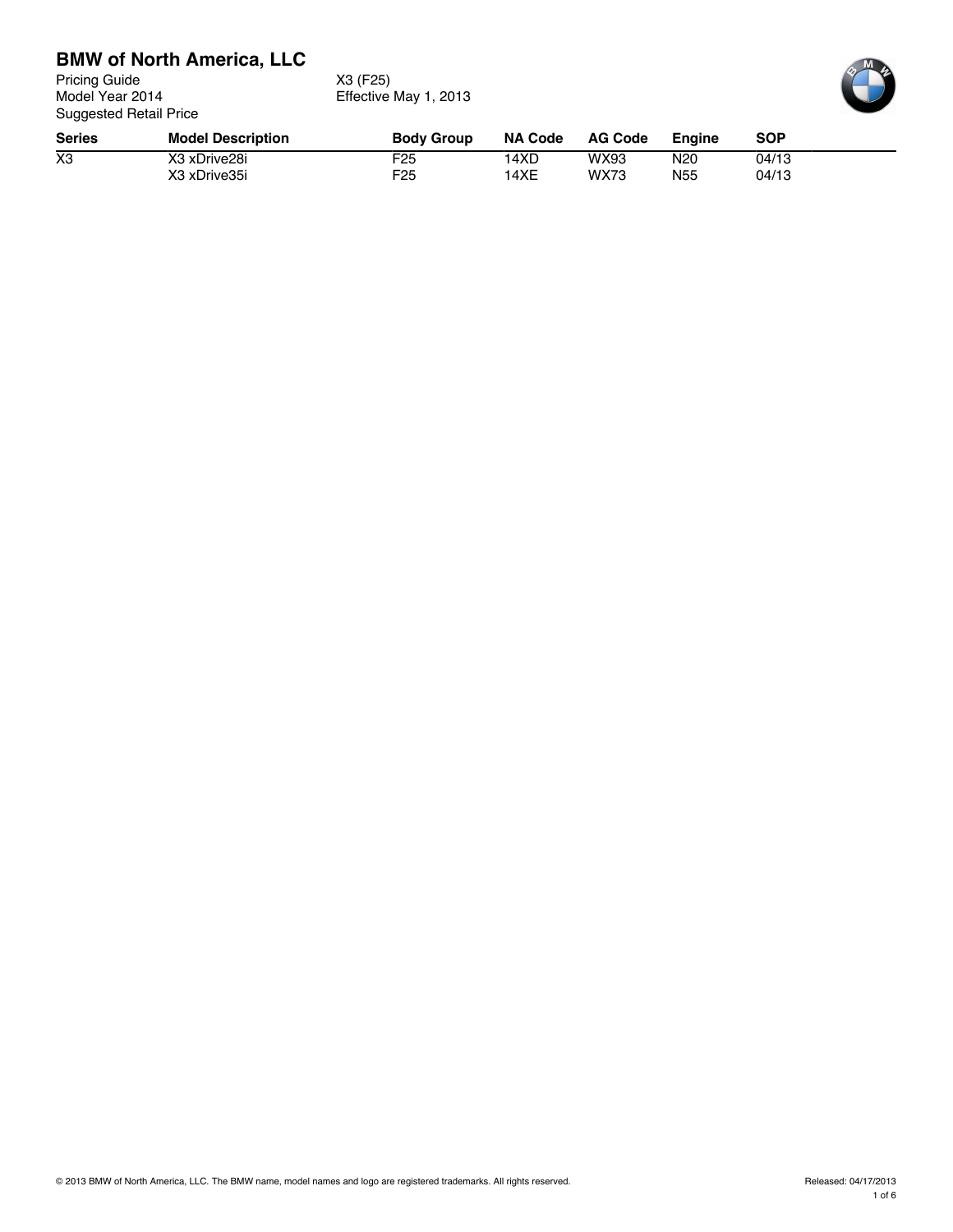Pricing Guide<br>
Model Year 2014<br>
Model Year 2014<br>
Cffective Suggested Retail Price

Effective May 1, 2013



#### **Change Notes**

| 4/17/2013 | Chan | Added 8SL as standard on X3 xDrive35i                                           |
|-----------|------|---------------------------------------------------------------------------------|
| 4/16/2013 | Chan | D&H adjusted to \$925                                                           |
| 4/15/2013 | Chan | Added rule for 3XL. Added multi-pricing for interior trims with ZMP.            |
| 3/11/2013 | Chan | Added rule ZCW requires ordering ZPP or Nevada Leather                          |
| 3/6/2013  | Chan | 6NS added to ZTP and in combination with 609. New ordering rules added for ZDB. |
| 3/6/2013  | Chan | <b>Deleted Features:</b>                                                        |
|           |      | 6NS - Enhanced USB and Bluetooth plus Smartphon intergration (14XD, 14XE)       |
|           |      | ZDB - ZDB requires ordering ZDA (14XD)                                          |
|           |      | <b>Deleted Rules:</b>                                                           |
|           |      | 609 cannot be ordered with ZTP (14XD, 14XE)                                     |
|           |      | 609 will add 6AK, 6AM, 6AP and 6NR to the order (14XD, 14XE)                    |
|           |      | 6AN requires ordering ZTP (14XD, 14XE)                                          |
| 1/17/2013 | Chan | New Release                                                                     |
|           |      |                                                                                 |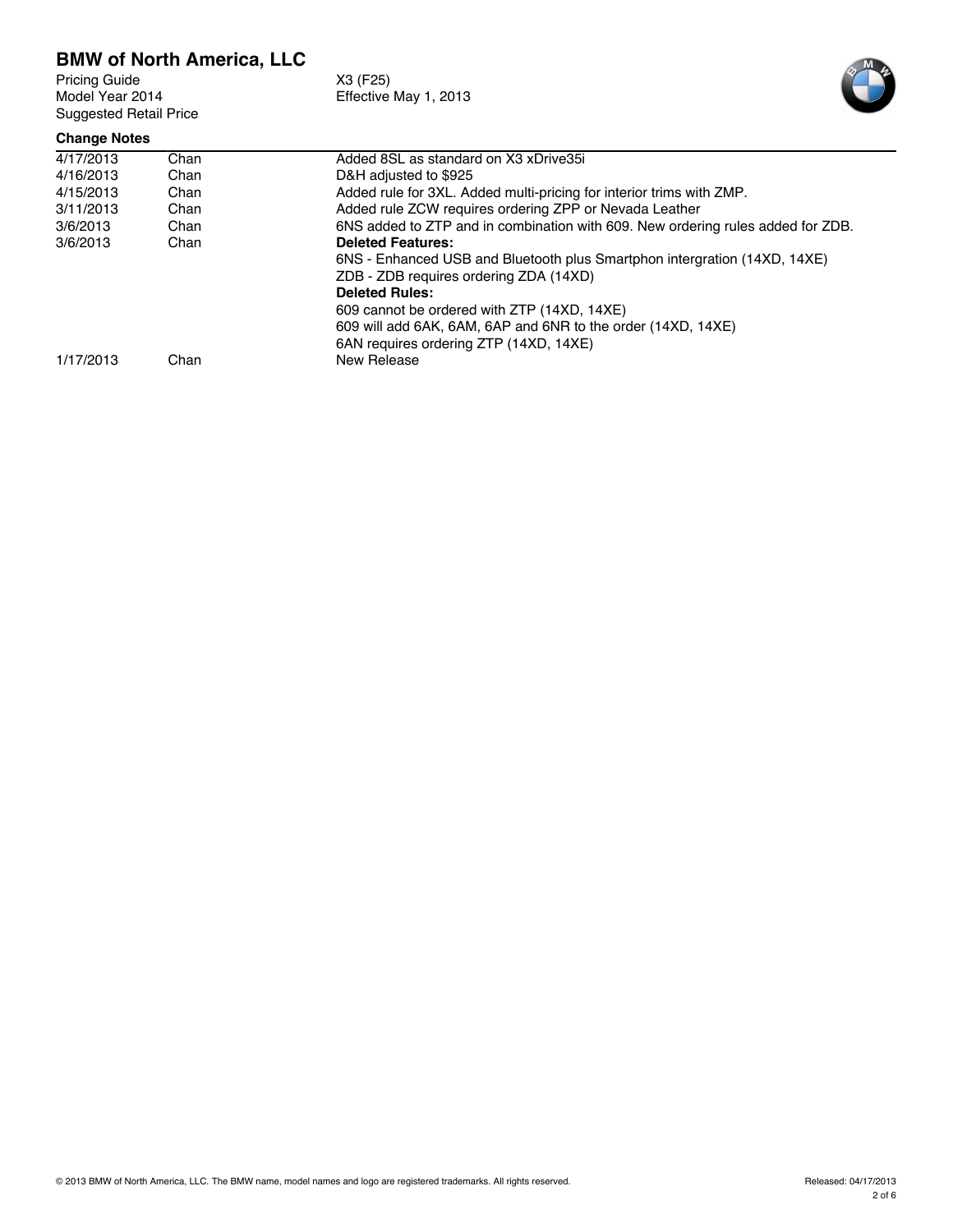Pricing Guide<br>
Model Year 2014<br>
Model Year 2014<br>
Settective Suggested Retail Price

Effective May 1, 2013



| ັ   |                     |                                               |              |              |
|-----|---------------------|-----------------------------------------------|--------------|--------------|
|     |                     |                                               |              |              |
|     |                     |                                               | X3 xDrive28i | X3 xDrive35i |
|     |                     | <b>Start of Production</b>                    | 04/2013      | 04/2013      |
|     |                     | Base Price U.S.A. Port of Entry*              | \$39,600     | \$44,700     |
|     |                     | <b>Base Price Euro Deliver Munich Pick Up</b> | <b>NA</b>    | <b>NA</b>    |
|     |                     | Base Price Diplomatic U.S.A. Port of Entry    | \$37,620     | \$42,465     |
|     | <b>Non-Metallic</b> |                                               | <b>STD</b>   | <b>STD</b>   |
| 300 | Alpine White        |                                               | X            | x            |
| 668 | Jet Black           |                                               | x            | x            |
|     |                     |                                               |              |              |
|     | <b>MAAAAH!A</b>     |                                               | <b>AFFO</b>  | <b>AFFO</b>  |

|            | <b>Metallic</b>                  | \$550 | \$550 |
|------------|----------------------------------|-------|-------|
| 354        | Titanium Silver Metallic         | X     | x     |
| 416        | Carbon Black Metallic            | X     | x     |
|            | 416 requires ordering ZMP        | X     | x     |
| 475        | <b>Black Sapphire Metallic</b>   | X     | x     |
| 896        | <b>Blue Water Metallic</b>       | X     | x     |
| A14        | Mineral Silver Metallic          | X     | x     |
| A52        | Space Gray Metallic              | X     | x     |
| A76        | Deep Sea Blue Metallic           | X     | x     |
| A82        | <b>Vermilion Red Metallic</b>    | X     | x     |
| <b>B06</b> | <b>Sparkling Bronze Metallic</b> | x     | x     |
|            |                                  |       |       |

|      | <b>Upholstery</b>                                                                           |                                     |                              |
|------|---------------------------------------------------------------------------------------------|-------------------------------------|------------------------------|
| KC   | Leatherette                                                                                 | <b>STD</b>                          | <b>STD</b>                   |
| KCB4 | <b>Beige Leatherette</b>                                                                    | X                                   | x                            |
|      | <b>KCSW Black Leatherette</b>                                                               | X                                   | x                            |
| LU.  | Nevada Leather<br>In combination with ZMA<br>In combination with ZPP<br>Included in package | \$1,450<br>NC.<br>NC.<br><b>ZPP</b> | \$1,450<br>NC.<br>NC.<br>ZPP |
| LUB4 | Sand Beige 'Nevada' Leather                                                                 | X                                   | x                            |
| LUBK | Leather Nevada Mojave                                                                       | X                                   | x                            |
|      | LUCX Oyster Nevada Leather                                                                  | X                                   | x                            |
| LUCZ | Leather Nevada Chestnut                                                                     | X                                   | x                            |
|      | LUSW Black 'Nevada' Leather                                                                 | X                                   | x                            |

| <b>Packages</b> |                             |                                                                |           |           |
|-----------------|-----------------------------|----------------------------------------------------------------|-----------|-----------|
| <b>ZCW</b>      | <b>Cold Weather Package</b> |                                                                |           | \$950     |
|                 | 248                         | <b>Heated Steering Wheel</b>                                   | X         | x         |
|                 | 494                         | Heated front seats                                             | X         | x         |
|                 | 496                         | Heated rear seats                                              | X         | x         |
|                 | 502                         | Retractable headlight washers                                  | X         | x         |
|                 |                             | ZCW requires ordering Nevada Leather or ZPP                    | X         | x         |
| ZDA             |                             | <b>Driver Assistance Package</b>                               | \$950     | \$950     |
|                 | 3AG                         | Rear-view camera                                               | X         | x         |
|                 | or                          | 3AH Rear View Camera with Top View                             | $+$ \$350 | $+$ \$350 |
|                 | 508                         | Park Distance Control                                          | X         | x         |
| <b>ZDB</b>      |                             | <b>Driver Assistance Plus</b>                                  | \$700     | \$700     |
|                 | 5AD                         | Lane Departure Warning                                         | X         | х         |
|                 | 8TH                         | Speed Limit Info                                               | X         | x         |
|                 |                             | ZDB requires ordering 609 or ZTP                               | X         | x         |
|                 |                             | ZDB cannot be ordered with ZCW                                 | X         | x         |
|                 |                             | ZDB requires ordering ZDA and ZMP<br>ZDB requires ordering ZDA | X         | x         |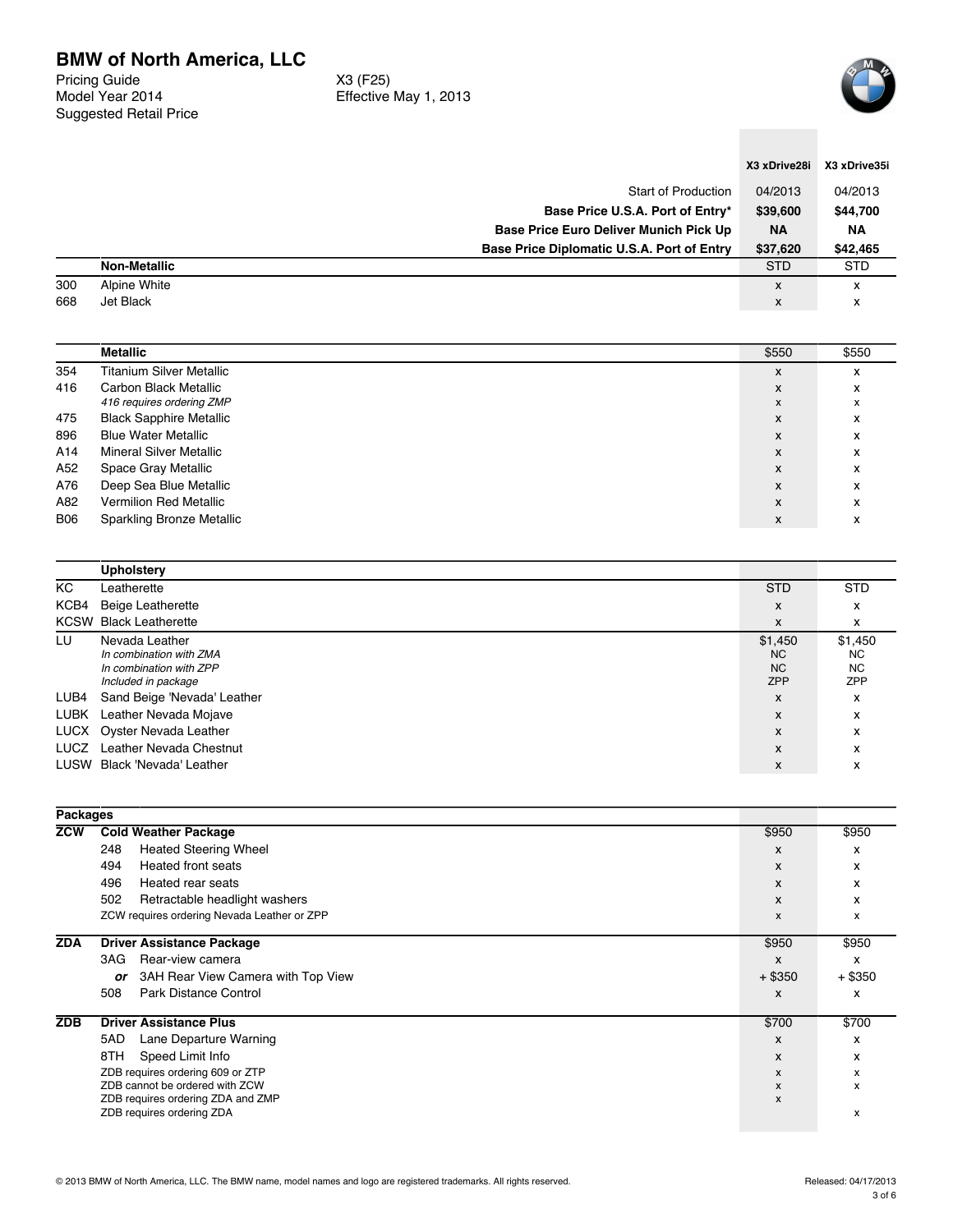# Pricing Guide<br>
Model Year 2014<br>
Model Year 2014<br>
Cffective Suggested Retail Price

Effective May 1, 2013



|                 |           |                                                                                                        | X3 xDrive28i   | X3 xDrive35i   |
|-----------------|-----------|--------------------------------------------------------------------------------------------------------|----------------|----------------|
| <b>Packages</b> |           |                                                                                                        |                |                |
| <b>ZDH</b>      |           | <b>Dynamic Handling Package</b>                                                                        | \$1,400        | \$1,400        |
|                 | 223       | Dynamic Damper Control                                                                                 | X              | X              |
|                 | 2VG       | Performance Control                                                                                    | X              | x              |
|                 | 2VL       | Variable sport steering                                                                                | X              | X              |
|                 |           | In combination with ZMP                                                                                | \$1,300        | \$1,300        |
| <b>ZLP</b>      |           | <b>Lighting Package</b>                                                                                | \$900          |                |
|                 | 522       | Xenon headlights                                                                                       | X              |                |
|                 | 524       | Adaptive light control                                                                                 | X              |                |
| <b>ZMP</b>      |           | <b>M Sport Package</b>                                                                                 | \$3,000        | \$3,000        |
|                 | 225       |                                                                                                        |                |                |
|                 |           | Standard suspension                                                                                    | X              | x              |
|                 | <b>or</b> | 223 Dynamic Damper Control                                                                             | $+ $0$         | $+ $0$         |
|                 | 2A8       | 19" M light alloy double spoke wheels - style 369M with all-season run-flat tire<br>(19x8.5, 245/4519) | X              | X              |
|                 | 2TB       | Sport automatic transmission with shift paddles                                                        |                | X              |
|                 | 2VG       | Performance Control                                                                                    | X              | x              |
|                 | 337       | M Sport Package                                                                                        | X              | X              |
|                 | ЗМС       | High-gloss Roof Rails                                                                                  | X              | X              |
|                 | or        | 3AT Roof rails in Satin Aluminum                                                                       | $+ \$0$        | $+ \$0$        |
|                 | 481       | Sport seats                                                                                            | X              | X              |
|                 | 4AD       | <b>Brushed Aluminum trim</b>                                                                           | X              | X              |
|                 | <b>or</b> | 4CH Fineline Wave Wood Trim                                                                            | $+ \$0$        | $+ $0$         |
|                 | or        | 4DE Fineline Sienna wood trim                                                                          | $+$ \$0        | $+$ \$0        |
|                 | 715       | Aerodynamic kit                                                                                        | X              | x              |
|                 | 760       | Shadowline exterior trim                                                                               | X              | X              |
|                 | or        | 3MB Satin aluminum line exterior trim                                                                  | $+ \$0$        | $+ $0$         |
|                 | 775       | Anthracite headliner                                                                                   | x              | x              |
|                 | 7XA       | M Sports leather steering wheel with paddle shifters                                                   | x              | X              |
|                 |           | ZMP requires ordering 300, 354, 416, 475, A52, A76 or A82                                              | $\pmb{\times}$ | x              |
| <b>ZPP</b>      |           |                                                                                                        | \$3,200        | \$2,200        |
|                 | 322       | <b>Premium Package</b><br>Comfort Access keyless entry                                                 |                |                |
|                 | 402       | Panoramic moonroof                                                                                     | X<br>X         | $\pmb{\times}$ |
|                 | 488       | Lumbar support                                                                                         |                |                |
|                 | 655       |                                                                                                        | X              | X              |
|                 | LU        | Satellite radio with 1 year subscription<br>Nevada Leather                                             | X              | x              |
|                 |           |                                                                                                        | X              | X              |
| <b>ZTP</b>      |           | <b>Technology Package</b>                                                                              | \$3,150        | \$3,150        |
|                 | 609       | Navigation system                                                                                      | X              | x              |
|                 | 610       | Head-up Display                                                                                        | X              | X              |
|                 | 6AK       | <b>BMW Online</b>                                                                                      | X              | x              |
|                 | 6AM       | Advanced Real-Time Traffic Information                                                                 | X              | x              |
|                 | 6AP       | <b>Remote Services</b>                                                                                 | X              | X              |
|                 | 6NR       | <b>BMW Apps</b>                                                                                        | X              | X              |
|                 | 6NS       | Enhanced USB and Bluetooth plus Smartphone Integration                                                 | X              | X              |

| <b>Options</b> |                                                                                |            |                |
|----------------|--------------------------------------------------------------------------------|------------|----------------|
| 2A1            | 19" light alloy double spoke wheels - style 309 with all-season run-flat tires |            | \$600          |
|                | (19x8.5, 245/45 19)                                                            |            |                |
| 3AT            | Roof rails in Satin Aluminum                                                   | \$250      | \$250          |
|                | In combination with ZMP                                                        | NC.        | N <sub>C</sub> |
|                | Alternate in package                                                           | <b>ZMP</b> | ZMP            |
| 3XL            | X-Line exterior trim package                                                   | \$600      | \$600          |
|                | 3XL cannot be ordered with ZDB or ZMP                                          | X          | x              |
| 402            | Panoramic moonroof                                                             | \$1,350    | 100%           |
|                | Included in package                                                            | <b>ZPP</b> |                |
| 417            | Rear manual side window shades                                                 | \$250      | \$250          |

© 2013 BMW of North America, LLC. The BMW name, model names and logo are registered trademarks. All rights reserved.<br>
© 2013 BMW of North America, LLC. The BMW name, model names and logo are registered trademarks. All righ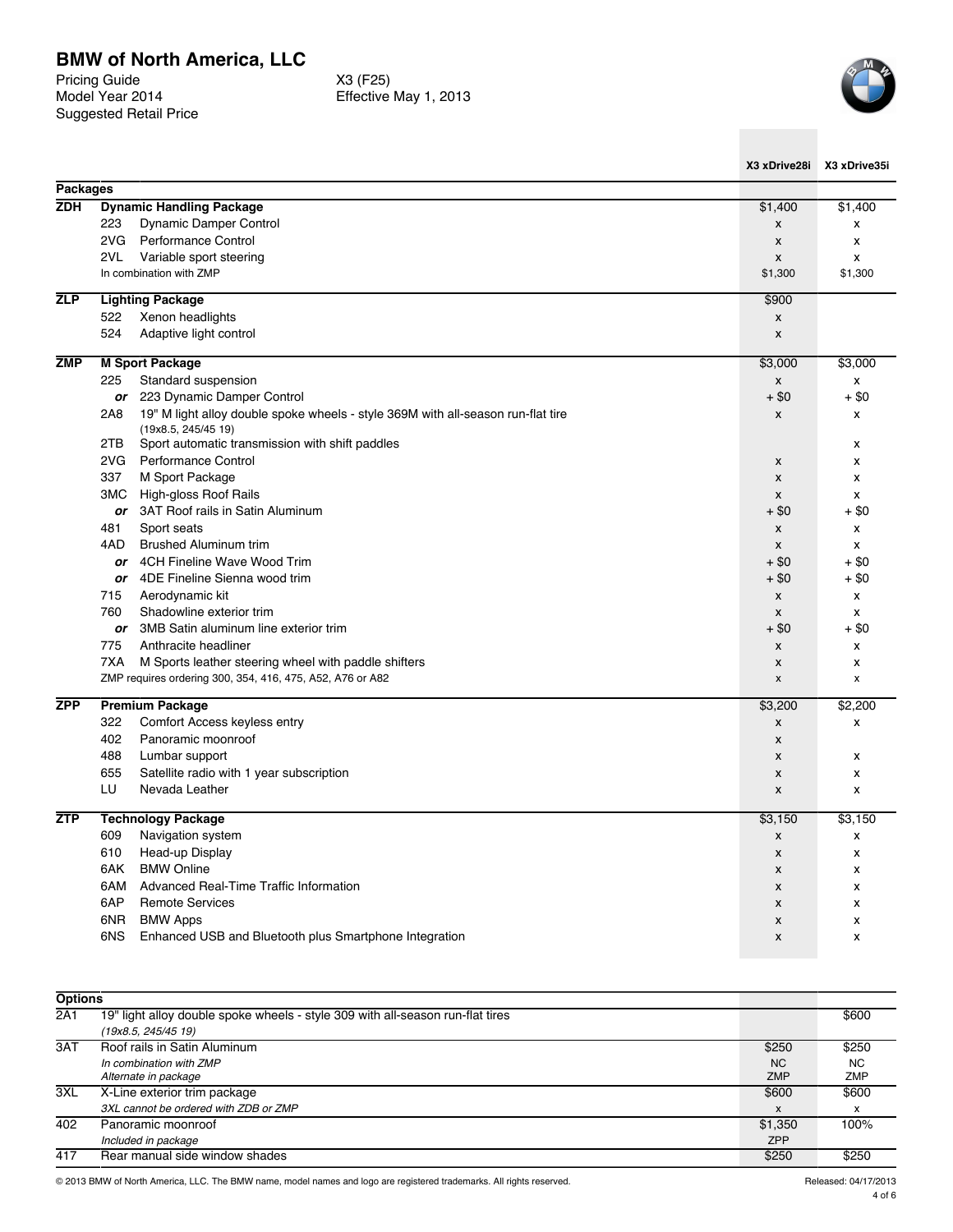Pricing Guide<br>
Model Year 2014<br>
Model Year 2014<br>
Cffective Suggested Retail Price

Effective May 1, 2013



**X3 xDrive28i X3 xDrive35i**

| <b>Options</b> |                                                      |                  |            |
|----------------|------------------------------------------------------|------------------|------------|
| 494            | Heated front seats                                   | \$500            | \$500      |
|                | Included in package                                  | <b>ZCW</b>       | <b>ZCW</b> |
| 4AD            | <b>Brushed Aluminum trim</b>                         | \$500            | <b>NC</b>  |
|                | In combination with ZMP                              | <b>NC</b>        | <b>NC</b>  |
|                | Included in package                                  | <b>ZMP</b>       | <b>ZMP</b> |
| 4CH            | Fineline Wave Wood Trim                              | \$500            | <b>NC</b>  |
|                | In combination with ZMP                              | <b>NC</b>        | <b>NC</b>  |
|                | Alternate in package                                 | <b>ZMP</b>       | <b>ZMP</b> |
| 4DE            | Fineline Sienna wood trim                            | \$500            | 100%       |
|                | In combination with ZMP                              | <b>NC</b>        | <b>NC</b>  |
|                | Alternate in package                                 | <b>ZMP</b>       | <b>ZMP</b> |
| 508            | Park Distance Control                                | \$750            | \$750      |
|                | Included in package                                  | <b>ZDA</b>       | <b>ZDA</b> |
| 5AC            | Automatic high beams                                 | \$250            | \$250      |
| 609            | Navigation system                                    | \$2,150          | \$2,150    |
|                | Included in package                                  | <b>ZTP</b>       | <b>ZTP</b> |
|                | 609 will add 6AK, 6AM, 6AP, 6NR and 6NS to the order | X                | x          |
| 677            | Premium hi-fi system                                 | \$875            | \$875      |
| 6AN            | Concierge Services                                   | \$250            | \$250      |
|                | 6AN requires ordering 609 or ZTP                     | $\boldsymbol{x}$ | x          |

| Other Unit<br>. <b>.</b><br>Chardes     |              |                     |
|-----------------------------------------|--------------|---------------------|
| <br>Handling<br>Destination<br>$\cdots$ | COOF<br>৯৬∠ং | -----<br>.59<br>$-$ |

| <b>Standard</b> |                                                                           |            |            |
|-----------------|---------------------------------------------------------------------------|------------|------------|
| 1CA             | CO <sub>2</sub> relevant vehicles                                         | <b>STD</b> | <b>STD</b> |
| 1CC             | Automatic Start/Stop function                                             | <b>STD</b> | <b>STD</b> |
| 1CD             | <b>Brake Energy Regeneration</b>                                          | <b>STD</b> | <b>STD</b> |
| 203             | All-wheel-drive                                                           | <b>STD</b> | <b>STD</b> |
| 205             | STEPTRONIC automatic transmission                                         | <b>STD</b> | <b>STD</b> |
| 216             | Servotronic                                                               | <b>STD</b> | <b>STD</b> |
| 240             | Leather steering wheel                                                    | <b>STD</b> | <b>STD</b> |
| 249             | Multi-function steering wheel                                             | <b>STD</b> | <b>STD</b> |
| 255             | Sport leather steering wheel                                              |            | <b>STD</b> |
| 2EC             | 18" light alloy Y spoke wheels - style 308 with all-season run flat tires |            | <b>STD</b> |
|                 | (18x8.0, 245/50 18)                                                       |            |            |
| 2K8             | 18" light alloy V spoke wheels - style 307 with all-season run-flat tires | <b>STD</b> |            |
|                 | (18x8.0, 245/50 18)                                                       |            |            |
| 2VB             | Tire pressure monitor                                                     | <b>STD</b> | <b>STD</b> |
| 302             | Anti-theft alarm system                                                   | <b>STD</b> | <b>STD</b> |
| 316             | Power tailgate                                                            | <b>STD</b> | <b>STD</b> |
| 319             | Universal garage-door opener                                              | <b>STD</b> | <b>STD</b> |
| 402             | Panoramic moonroof                                                        |            | <b>STD</b> |
| 420             | Privacy glass                                                             | <b>STD</b> | <b>STD</b> |
| 423             | Floor mats                                                                | <b>STD</b> | <b>STD</b> |
| 430             | Auto-dimming interior and exterior mirrors                                | <b>STD</b> | <b>STD</b> |
| 431             | Auto-dimming rearview mirror                                              | <b>STD</b> | <b>STD</b> |
| 459             | Power front seats with driver seat memory                                 | <b>STD</b> | <b>STD</b> |
| 465             | Split fold-down-rear seat                                                 | <b>STD</b> | <b>STD</b> |
| 493             | Storage package                                                           | <b>STD</b> | <b>STD</b> |
| 4CG             | <b>Silver Matte Trim</b>                                                  | <b>STD</b> |            |
| 4DE             | Fineline Sienna wood trim                                                 |            | <b>STD</b> |
| 4NE             | Blow-by heater                                                            | <b>STD</b> | <b>STD</b> |
| 4NG             | Black high gloss instrument panel                                         | <b>STD</b> | <b>STD</b> |
| 4U2             | Driving Dynamics Control with ECO PRO                                     | <b>STD</b> | <b>STD</b> |
| 520             | Foglights                                                                 | <b>STD</b> | <b>STD</b> |
| 521             | Rain sensor and auto headlights                                           | <b>STD</b> | <b>STD</b> |